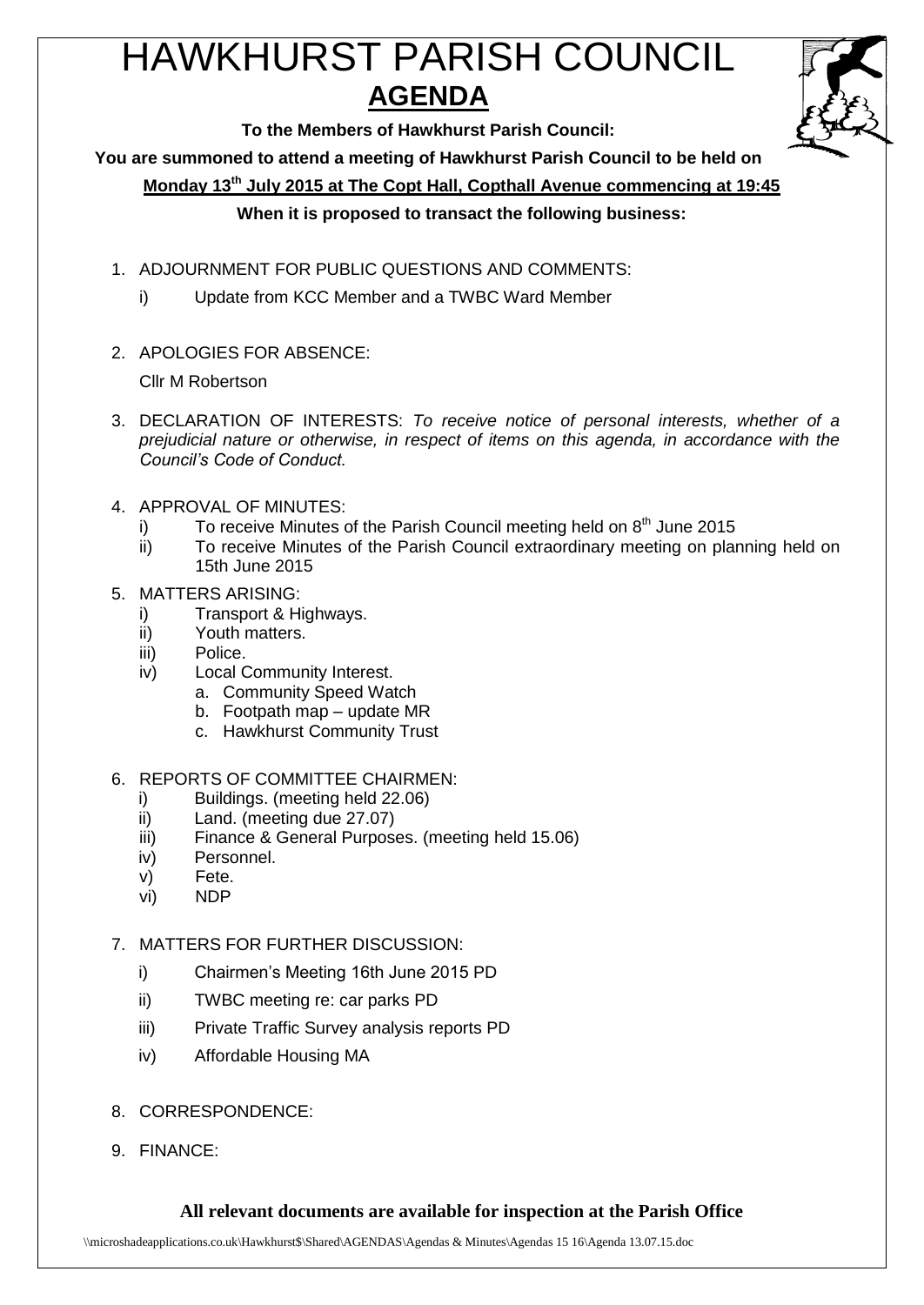10. PLANNING:

11. BURIAL & MEMORIAL:

#### 12. NOTES & INFORMATION:

- 13. CONFIDENTIAL:
	- (i) Hop Pickers Project

*Pursuant to section 1 (2) of the Public Bodies (Admission to Meetings) Act 1960 it is resolved that, because of the confidential nature of the business to be transacted, the public and the press leave the meeting during consideration of the following items:*

#### 14. CLOSURE:

Nicole Malem, Clerk to the Parish Council

#### Agenda Item 8: Correspondence

|                | Date<br>Received                                                        | From                                                                      | Subject                                                                          |
|----------------|-------------------------------------------------------------------------|---------------------------------------------------------------------------|----------------------------------------------------------------------------------|
|                | 09.06.2015                                                              | Chair Salehurst and<br>Robertsbridge Neighbourhood<br>Plan Steering Group | Plans for a Neighbourhood Plan and invitation to<br>comment.                     |
| $\overline{2}$ | $\boldsymbol{\mathcal{S}}$<br>09<br>12.06.2015<br>Plus various<br>to PD | A resident                                                                | Concerns about potential drug dealing in Queens<br>Road                          |
| 3              | 16.06.2015                                                              | <b>KALC</b>                                                               | Consultation on provisions for surface water<br>drainage and major developments. |
| 4              | 13<br>&<br>20.06.2015                                                   | Drs Dewing & Blundell                                                     | Site for a new medical centre in Hawkhurst                                       |
| 5              | 06.07.15                                                                | <b>KCC Highways</b>                                                       | Queens Road traffic concerns                                                     |
| 6              | 06.07.15                                                                | <b>War Graves Commission</b>                                              | Cessation of £10/year maintenance payment                                        |
| 7              | 06.07.15                                                                | Consilium                                                                 | Plans to submit a planning application for<br>Springfield in July 2015           |

#### Agenda Item 9: Finance.

INCOME AND EXPENDITURE JUNE 2015

| Accounts for payment            | £  | 9,980.49     |
|---------------------------------|----|--------------|
| Payment received                | £  | 680.00       |
| <b>Net Expenditure</b>          | -£ | 9,300.49     |
| <b>Cambridge &amp; Counties</b> |    |              |
| Reserve                         | £  | 86,147.60    |
| <b>Lloyds Current</b>           | £  | 10,001.00    |
| <b>Lloyds Access Reserve</b>    |    | £ 110,975.06 |
| Petty Cash                      | £  | 157.35       |

9.1 Agreement to pay payments schedule.

9.2 Account reconciliation and petty cash check.

Agenda Item 10: Planning

## **All relevant documents are available for inspection at the Parish Office**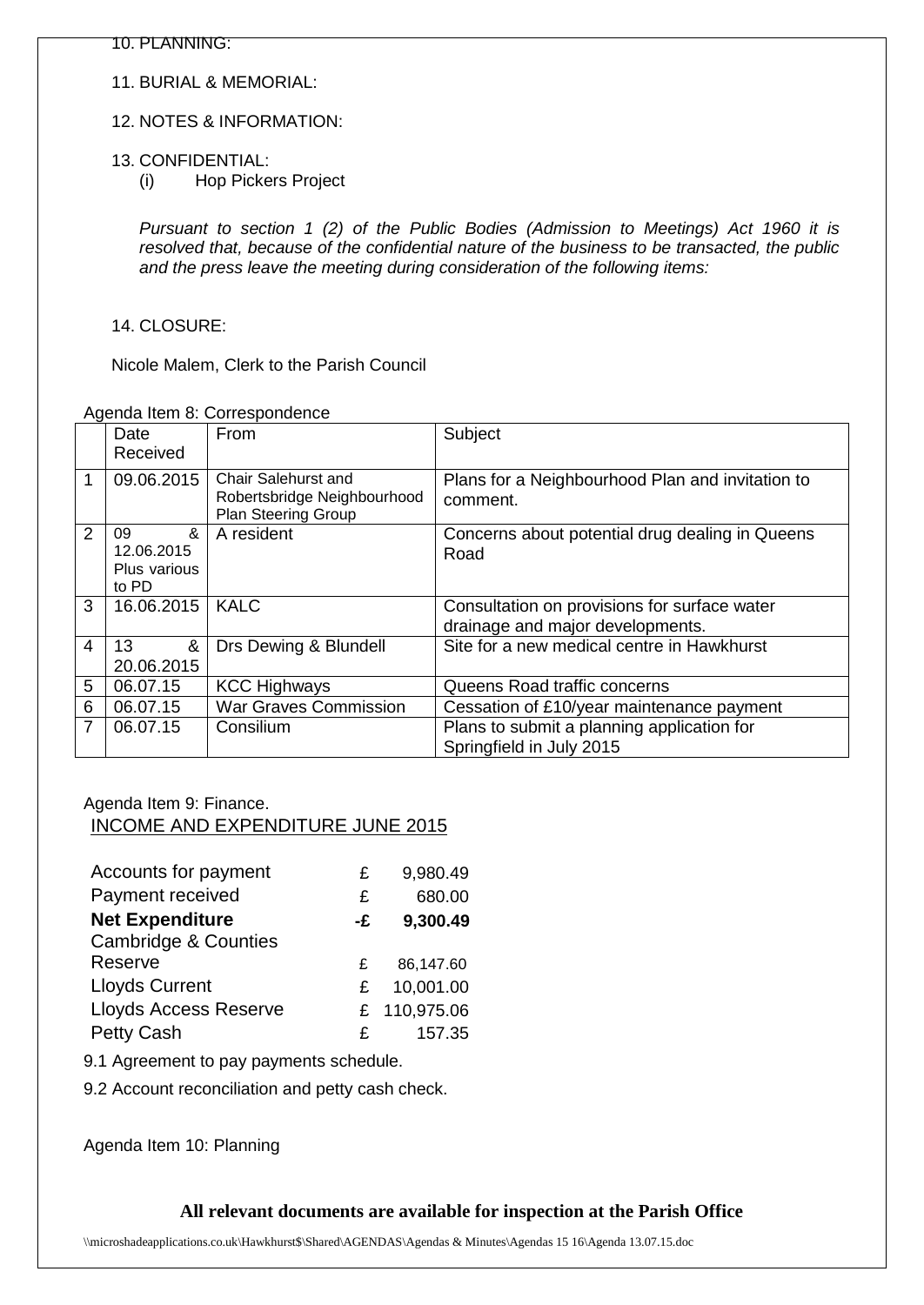10.1 Planning & Highways Information:

| Ret.<br>NO. | 'roposal | ≀catıon | วmments<br>$\overline{\phantom{a}}$ |
|-------------|----------|---------|-------------------------------------|
|             | None     |         |                                     |

### 10.2 Planning TWBC Approved:

| Ref            | Proposal                                                                | Location                             | Comments/Valid     |
|----------------|-------------------------------------------------------------------------|--------------------------------------|--------------------|
| 15/502036/FULL | Demolition of bungalow, shed                                            | Green Lawns, Stream                  |                    |
|                | and garage. Erection of                                                 | Lane                                 |                    |
|                | replacement house & garage                                              |                                      |                    |
| 15/502741/FULL | Erection of 2 storey side                                               | Lillesden Frith, Horns               | Passed at Planning |
|                | extension, erection of                                                  | Road                                 | Committee          |
|                | replacement garage and                                                  |                                      |                    |
|                | external works                                                          |                                      |                    |
| 15/502701/FULL | Demolition of existing outbuilding<br>and construction of single storey | 2 Gills Green Cottages,              |                    |
|                | rear extension as annexe and                                            | Gills Green                          |                    |
|                | breakfast room                                                          |                                      |                    |
| 15/503361/SUB  | Hardsurfacing car park                                                  | Tesco, Rye Road                      |                    |
| 15/502431/FULL | Erection of a pair of semi-                                             | Land Adjacent to                     | Passed at Planning |
|                | detached bungalows                                                      | <b>Hartnokes</b>                     | Committee          |
| 15/502109/FULL | Apply external insulation<br>to                                         | Little Conghurst Oast,               |                    |
|                | walls and cladding to match                                             | <b>Conghurst Lane</b>                |                    |
|                | Replace<br>existing.<br>barn                                            |                                      |                    |
|                | windows with glazed frontage                                            |                                      |                    |
| 15/503368/FULL | Variation of 14/505790 to allow                                         | The Nook, Copthall                   |                    |
|                | obscure glaze windows that                                              | Avenue                               |                    |
|                | open                                                                    |                                      |                    |
| 15/504399/TCA  | Fell 1 ash in conservation area                                         | 13 Cranbrook Rd                      |                    |
| 15/501505/FULL | Conversion of barn and brick                                            | Clayhill, Rye Rd                     |                    |
|                | building to form dwelling;                                              |                                      |                    |
|                | conversion of cowbarn<br>for                                            |                                      |                    |
|                | ancillary residential space                                             |                                      |                    |
| 15/503272/FULL | self<br>Change<br>of use from                                           | $\overline{4}$<br>Ockley<br>Terrace, |                    |
|                | contained<br>self<br>annexe<br>to                                       | Ockley Lane                          |                    |
|                | contained dwelling                                                      |                                      |                    |
|                |                                                                         |                                      |                    |

## 10.3 Planning TWBC Refused:

| Ref. No.       | Proposal                                                                 | Location                                  | Comments/Valid                                                                 |
|----------------|--------------------------------------------------------------------------|-------------------------------------------|--------------------------------------------------------------------------------|
| 15/502743/FULL | Retrospective for<br>erection of close boarded<br>fence to replace hedge | 2 Four Throws Cottages,<br>Conghurst Lane | Height felt to be<br>excessive and harmful<br>to the character of the<br>area. |

#### 10.4 Planning Applications received:

| Num<br>ber | <b>Application No</b> | <b>Proposal</b>                                                             | Location       | <b>Comments</b> |
|------------|-----------------------|-----------------------------------------------------------------------------|----------------|-----------------|
|            |                       | 27 15/503310/FULL Erection of single storey rear and side extension Bramble |                |                 |
|            |                       | and changes to fenestration.                                                | Cottage,       |                 |
|            |                       |                                                                             | Hillside,      |                 |
|            |                       |                                                                             | Cranbrook Road |                 |

## **All relevant documents are available for inspection at the Parish Office**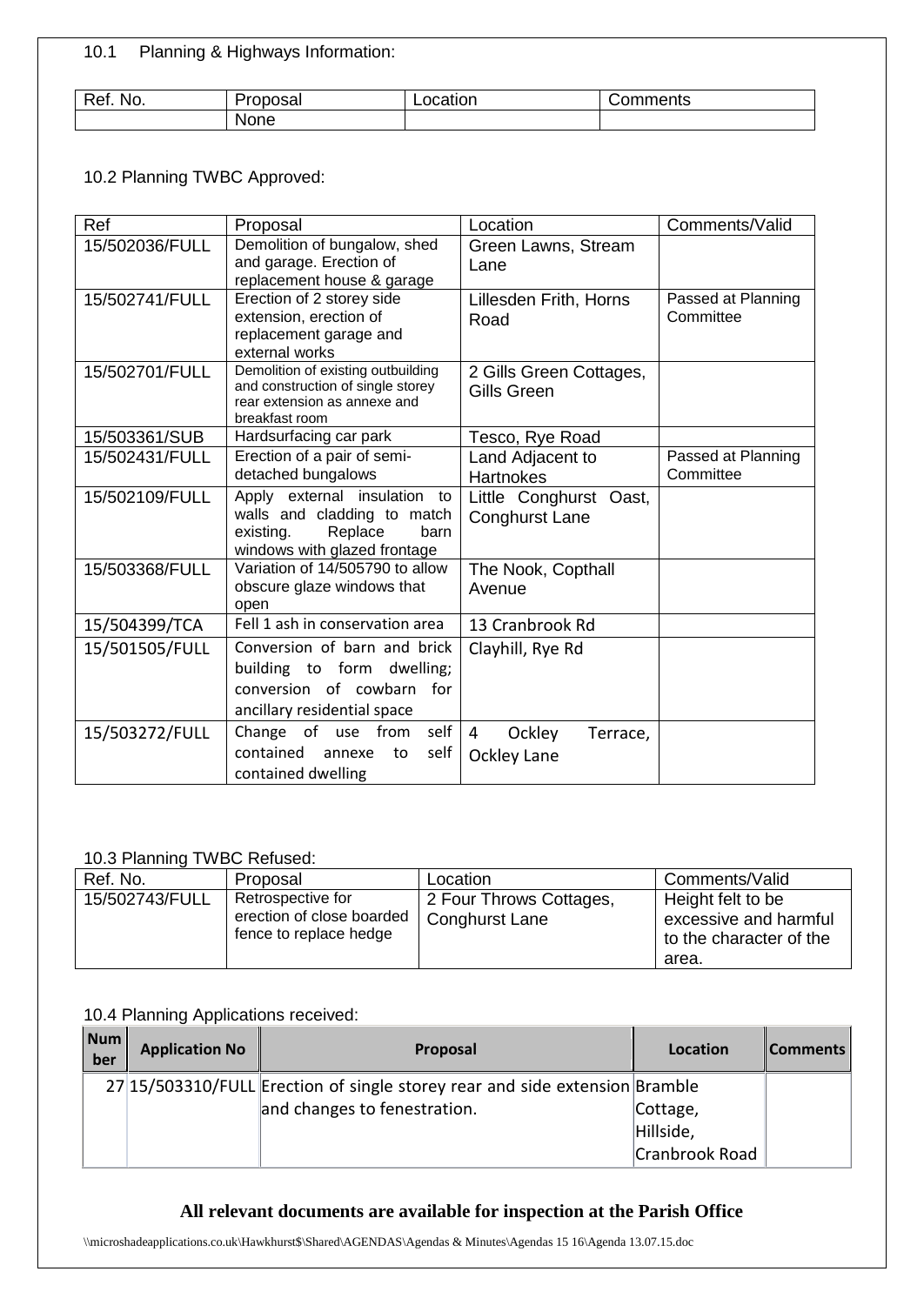| Num<br>ber | <b>Application No</b> | Proposal                                                                                                                                                        | Location                                  | <b>Comments</b> |
|------------|-----------------------|-----------------------------------------------------------------------------------------------------------------------------------------------------------------|-------------------------------------------|-----------------|
|            |                       | 28 15/503954/FULL Extension, alterations, construction of wall and Falcon<br>triple garage.                                                                     | House,<br>High Street                     |                 |
|            |                       | 29 15/504400/FULL Conversion of coach house into 1 bed dwelling                                                                                                 | Weald<br>House,<br><b>Ockley Road</b>     |                 |
|            |                       | 30 15/504067/FULL Demolition of outbuildings and replacement Little<br>with store and garage                                                                    | Bokes,<br>Horns Hill                      |                 |
|            | 31 15/504328/LBC      | Listed Building Consent - removal of redundant Oak<br>chimney stack and reinstatement of roof (works the Moor<br>completed)                                     | Cottage,                                  |                 |
|            |                       | 32 15/504813/FULL Change of use of shop to ground floor flat withy Weald<br>alterations to front and rear                                                       | Society<br>for the Disabled,<br>Ockley Rd |                 |
|            | 33 15/504512/LBC      | Listed Building Consent- Repair and replacement The<br>gutters and downpipes, soffit and fascia boards                                                          | Old<br>Bakehouse, The<br>Moor             |                 |
|            |                       | 34 15/504601/FULL Single Storey side extension                                                                                                                  | 20 Park cottages                          |                 |
|            |                       | 15/504929/FULL Minor amendment to vary location of approved Cockshot<br>rooflights and addition of 5 other rooflights to Highgate Hill<br>application 14/505898 | Barn,                                     |                 |
|            |                       | 37 15/504725/FULL Erection of single storey side extension                                                                                                      | Heron<br>Court,<br>Horns Rd               |                 |
|            |                       | 38 14/503142/FULL Retrospective raised decking to rear                                                                                                          | The<br>Hollies,<br>Talbot Rd              |                 |
|            |                       | 39 15/504609/FULL Application for new dwelling with annex joined OS PLOT 2074<br>by link and 3 bay garage                                                       | High Street (adj<br>Chittenden)           |                 |
|            |                       | 40 15/504959/FULL Demolition of existing house and replacement Tubslake Farm,<br>with dwelling and garage                                                       | Water Lane                                |                 |
|            | 41 15/503650/LBC      | Paint sections of exterior window frames in white Church Court,                                                                                                 | The Moor                                  |                 |

#### Agenda Item 11: Burial and Memorial

| Interment Date             | Deceased                   |               |
|----------------------------|----------------------------|---------------|
| $8th$ June 2015            | Daisy Naomi Velvick        | <b>Burial</b> |
| $10^{\text{th}}$ June 2015 | <b>Frank Edward Crouch</b> | <b>Burial</b> |

#### Agenda Item 12: Notes and Information

|          | Date     | from              | subject            |
|----------|----------|-------------------|--------------------|
|          | 22.06.15 | <b>ACRK</b>       | Oast to Coast      |
|          | 29.06.15 | <b>WKPS</b>       | Watch on the Weald |
|          | 29.06.15 | <b>Fete Cttee</b> | Minutes 09.06.15   |
| $\Delta$ |          |                   |                    |

# **Agenda Notes for Members:**

## **All relevant documents are available for inspection at the Parish Office**